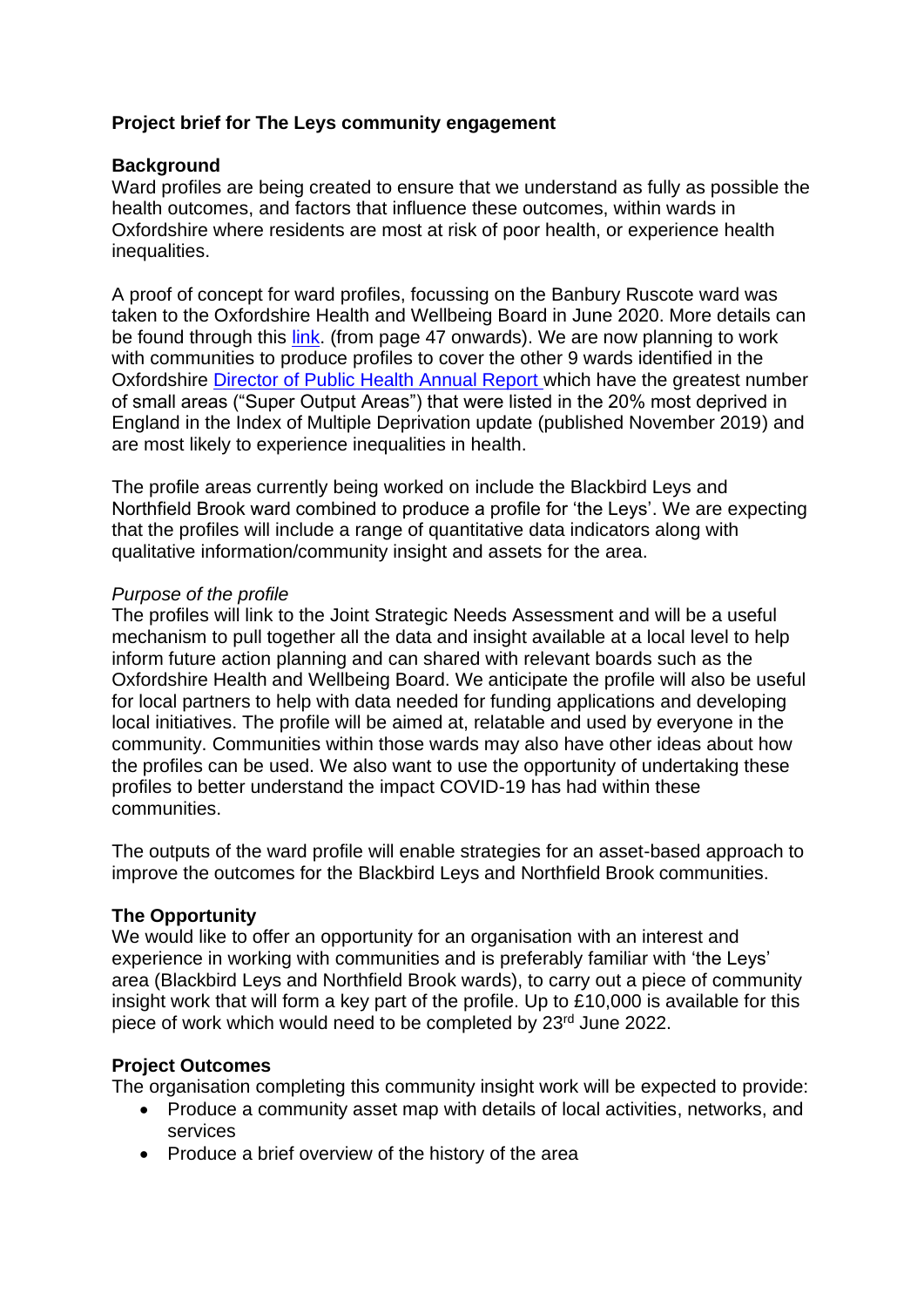- Carry out a stakeholder mapping exercise to ensure representative groups are included in the insight gathering activities
- Collect qualitative data to capture what members of the community feel are the:
	- o Strengths and assets in the area that support and enable their health and wellbeing - what matters to the local community
	- $\circ$  Challenges to their health and wellbeing and what they think would help to address these
	- o Impacts of COVID-19
- Outreach to respondents, including residents not involved in community groups and organisations
- Gather the experiences and **voices of residents from all age groups, representing the range of communities in the area** with a focus on areas experiencing disadvantage including those who may not typically take part in and complete survey style questionnaires
- Gather insight on the views of the three topics identified above, from local organisations who work with the residents of Blackbird Leys and Northfield Brook wards
- Collect stories of people's experiences of living/working/learning/socialising in the area
- Provide a description of the methodology used to gather the insight and any limitations to the data
- Provide anonymised raw data of the insight gathering and an analysis of the gathered insight to draw out key themes from the responses and produce a summary of findings
- Provide recommendations for further insight needed and/or actions to take forward from the findings and these should be in an accessible format, easily understood by all. We encourage creative approaches for the presentation of these findings.

The organisation could deliver the project alone or act as a coordinating organisation working closely with other groups in the area to directly engage with residents.

The community insight gathering should use appropriate techniques such as surveys, visits to groups, putting on events, storytelling techniques etc and work with local partners/organisations to help reach each section of the community for representative insight. The choice of these techniques used by the organisation is flexible and can be adapted based on the respondent or group being engaged with. These gathering techniques should consider the appropriate use of technology and provide suitable alternatives for individuals who are not able to use technology to take part in the insight gathering exercise. The organisation will be encouraged to provide incentives to respondents for offering their time to take part in the insight gathering exercise.

The successful organisation will need to ensure that questions are asked, and data is collected in a sensitive way which complies with the General Data Protection Regulation (GDPR) and handles safeguarding concerns appropriately.

# **Criteria**